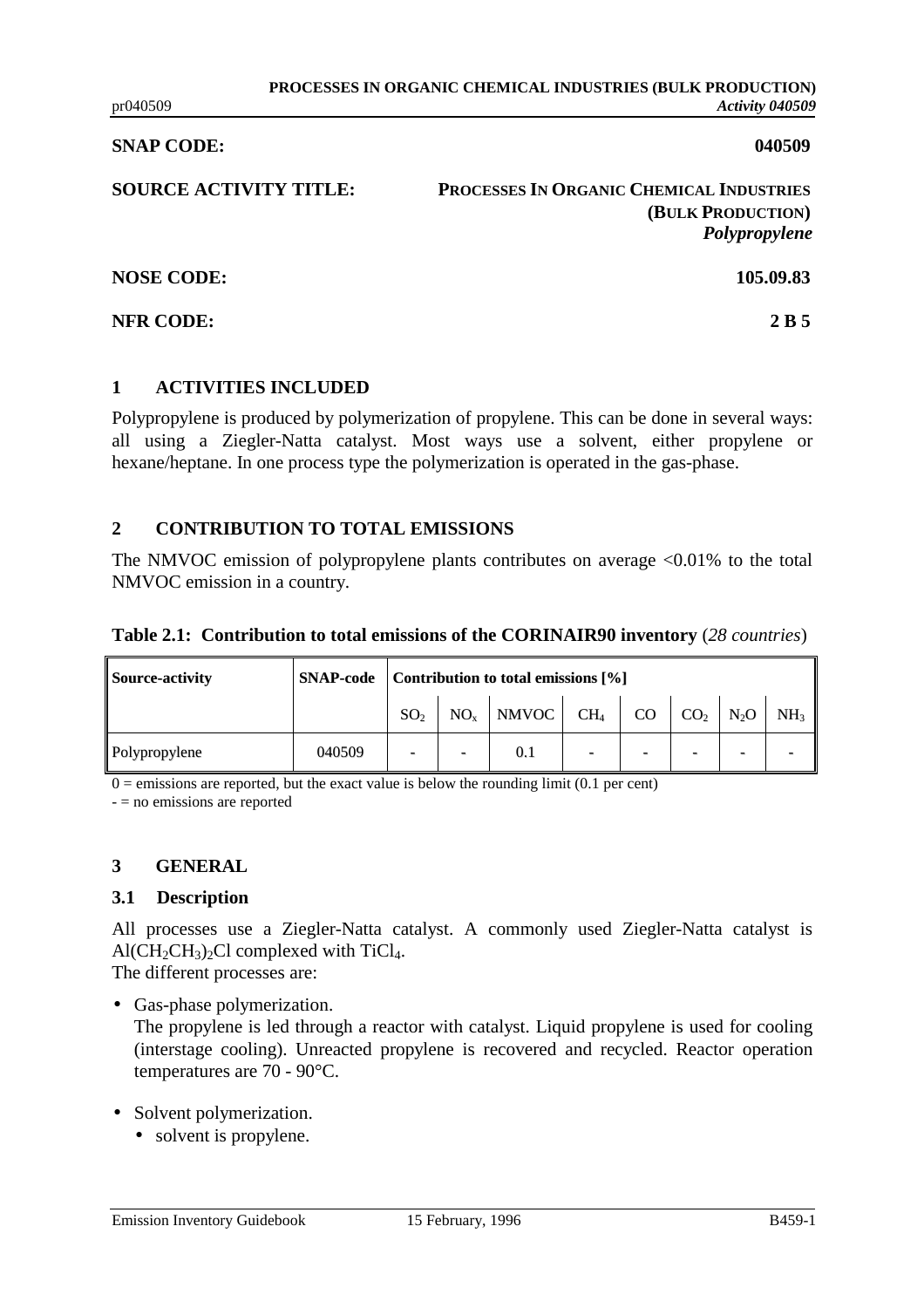Liquid propylene and catalyst are led into the reactor. After the reactor solid isotactic polypropylene is separated from the unreacted propylene, which contains dissolved atactic polypropylene and catalyst. The polypropylene is dried with nitrogen. The unreacted propylene is recovered and recycled. During the propylene recovery the atactic polypropylene is recovered as deposition.

Reactor operation conditions are: T: 50 - 70°C; p: 2500 - 4000 kPa.

• solvent is hexane or/and heptane. Solvent, catalyst and propylene are added to the reactor. The reactor effluent is flashed to recover the unreacted propylene. Then the effluent is washed with alcohol to extract the catalyst and the alcohol phase and solvent phase are separated. The solid isotactic polypropylene is separated from the solvent in a centrifuge. The isotactic polypropylene is dried before storage. Reactor operation conditions are: T 50 - 90°C; p 500 - 1500 kPa.

The solvent is recovered, during which the atactic polypropylene forms a slimy mass at the bottom of the apparatus. The atactic polypropylene can be recovered.

• The newest process (the Montedison-Mitsui high yield process) differs from the process described above in that a better catalyst with a higher yield is used, so less catalyst is needed. This has as advantage that no separate catalyst phase exists. After the flashing the effluent is split using a centrifuge in two fractions: one with solid isotactic polypropylene and `trapped' solvent, the other with solvent and dissolved atactic polypropylene. The solvent from both fractions is recovered and recycled; the isotactic polypropylene is dried with nitrogen; the atactic polypropylene is also recovered.

# **3.2 Definitions**

# **3.3 Techniques**

See section 3.1.

#### **3.4 Emissions**

The major emission to air is: propylene.

For the Netherlands the VOC emission due to the polypropylene production is 304 ton/y. This emission is related to a production of 353 kton/y and a capacity of 371 kton/y (data for 1992). The VOC emission can be subdivided as follows:

| Emission source                             | $\left[1\right]$ |
|---------------------------------------------|------------------|
| Leakage losses from appendages, pumps, etc. | 94 %             |
| Flaring, disruptions                        | $0.2\%$          |
| Losses due to storage and handling          | 6 %              |
| Combustion emissions                        | $0 \%$           |
| other process emissions                     | $0 \frac{9}{6}$  |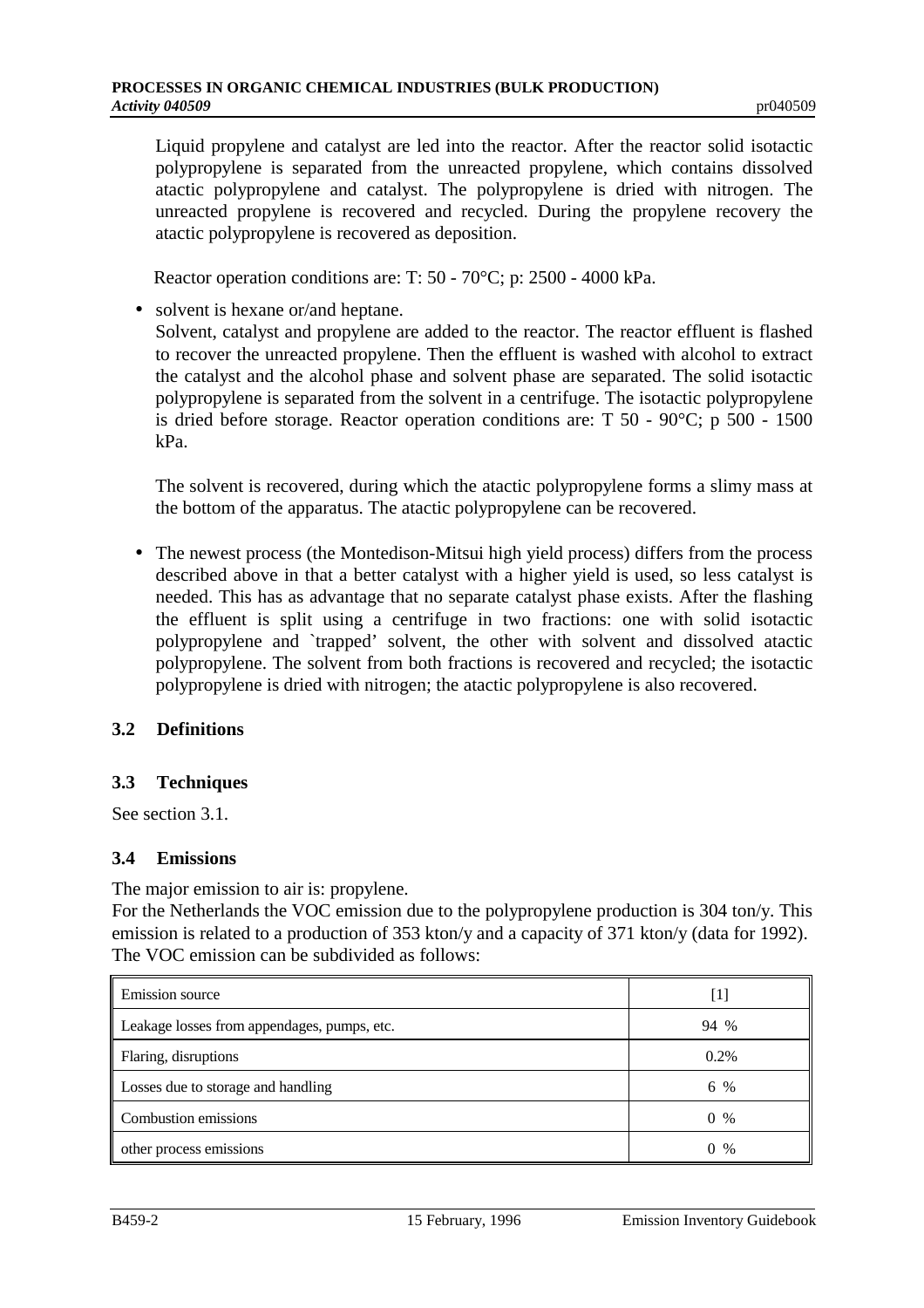## **3.5 Controls**

The losses due to leakage can be limited by use of certain types of seals and application of double seals near pumps.

#### **4 SIMPLER METHODOLOGY**

Use of an overall emission factor for the polypropylene production to estimate total emissions. The amount of emitted VOC is then directly related to the polypropylene production.

# **5 DETAILED METHODOLOGY**

A more detailed methodology is used by the United States EPA.

Instead of one emission factor for the whole plant, emission factors for each piece of equipment, like valves, flanges, etc., can be used. Each type of equipment has its own emission factor. The total emission factor for the plant can be calculated by multiplying each equipment emission factor by the number of pieces of that type of equipment. So, for this method it is necessary to know how many pieces of each type of equipment are present in the plant.

# **6 RELEVANT ACTIVITY STATISTICS**

**Table 6.1.: Polypropylene capacity in some countries**

| Country or Region | kton/y | source              | vear  |
|-------------------|--------|---------------------|-------|
| Latin America     | 830    | EurChemNews 13/4/92 | 1991  |
| Indonesia         | 10     | EurChemNews 1/6/92  | 1990? |

|  |  |  |  | Table 6.2.: Polypropylene production in some countries and regions for 1990 |  |
|--|--|--|--|-----------------------------------------------------------------------------|--|
|  |  |  |  |                                                                             |  |

| <b>Country or Region</b> | kton/v | source                    |
|--------------------------|--------|---------------------------|
| France                   | 779    | Chem&EngNews 29/6/92      |
| Germany, West            | 509    | Chem $\&$ EngNews 29/6/92 |
| U.K.                     | 296    | Chem $\&$ EngNews 29/6/92 |
| U.S.A.                   | 3773   | Chem $\&$ EngNews 29/6/92 |
| Japan                    | 1942   | Chem $&EngNews 29/6/92$   |
| Korea, South             | 574    | Chem $\&$ EngNews 29/6/92 |
| Australia                | 19     | Chem $&EngNews 29/6/92$   |
| U.S.S.R.                 | 127    | Chem $&EngNews\ 13/4/92$  |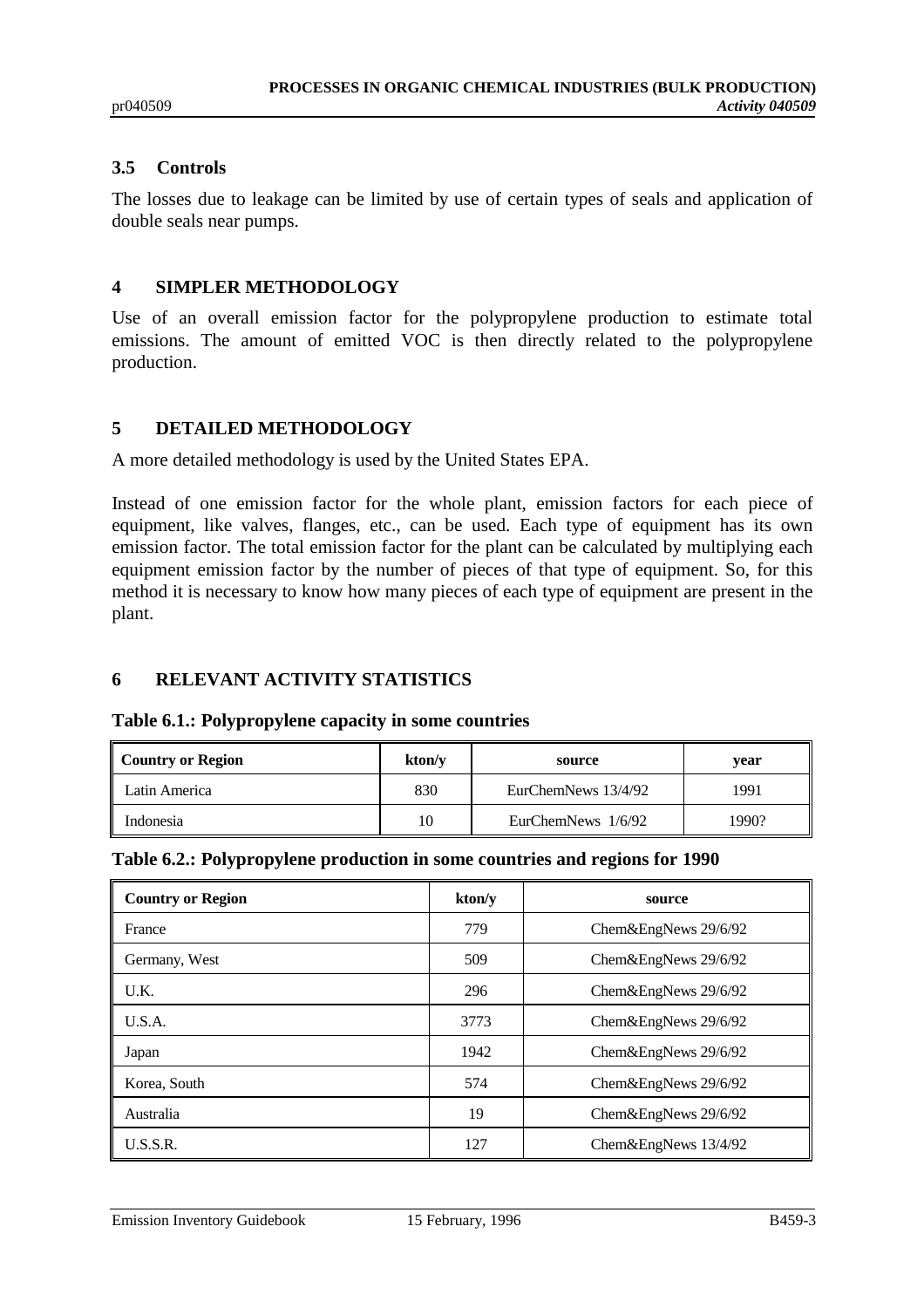## **7 POINT SOURCE CRITERIA**

Polypropylene production plants can be considered as point sources if plant specific data are available.

## **8 EMISSION FACTORS, QUALITY CODES AND REFERENCES**

#### **Table 8.1: Emission factors for polypropylene**

| Source                             | factor (kg/ton) | <b>Quality Code</b> |
|------------------------------------|-----------------|---------------------|
| TNO Emission Registration 1987 [2] | $8(5-12)$       |                     |
| TNO Emission Registration 1992 [1] | 0.86            |                     |
| EPA 1989? [3]                      | 0.35            | E                   |

## **9 SPECIES PROFILES**

Tables 9.1 and 9.2 list the VOC profile respectively for the different sources and the overall profile.

#### **Table 9.1.: The composition of the VOC emissions for the different sources is [1]:**

|                           | ethylene | isobutanol | other HC's |
|---------------------------|----------|------------|------------|
| leakage loss              | 0%       | 4%         | 96%        |
| flaring and disruptions   | 1%       | 0%         | 99%        |
| storage and handling loss | 0%       | 0%         | 100%       |
| combustion                |          |            |            |
| other process emissions   |          |            |            |

## **Table 9.2.: The overall VOC emission profile for polypropylene plants**

|            | <b>TNO ER [1]</b>     |
|------------|-----------------------|
| methane    | 0%                    |
| ethylene   | 0%                    |
| isobutanol | 3.8%                  |
| other HC's | $96.2\%$ <sup>1</sup> |

<sup>1</sup> most likely all propylene.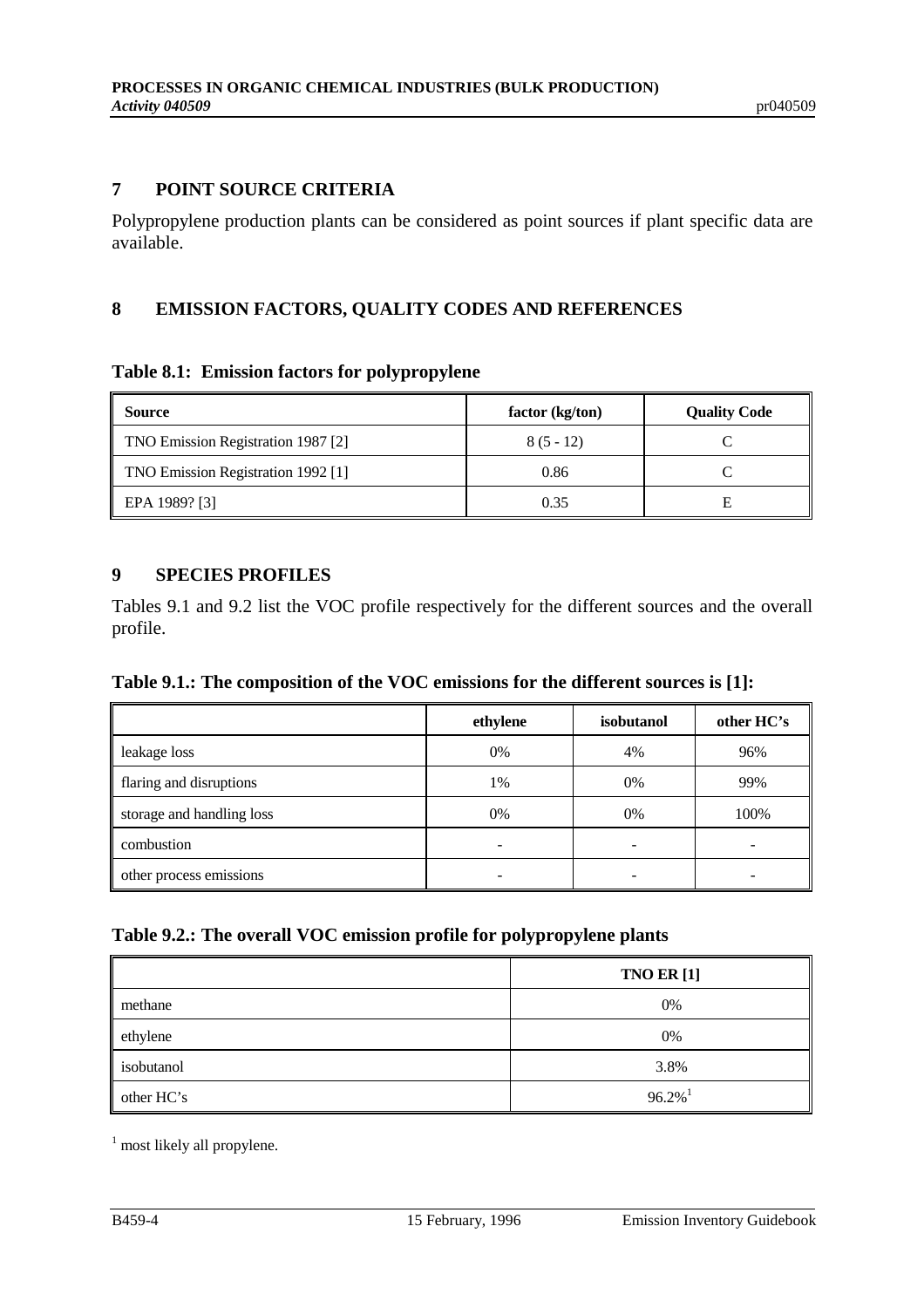# **10 UNCERTAINTY ESTIMATES**

# **11 WEAKEST ASPECTS/PRIORITY AREAS FOR IMPROVEMENT IN CURRENT METHODOLOGY**

## **12 SPATIAL DISAGGREGATION CRITERIA FOR AREA SOURCES**

National emission estimates can be disaggregated on the basis of production, population or employment statistics.

## **13 TEMPORAL DISAGGREGATION CRITERIA**

The plants are operated in continuous flow, thus no variation in emissions diurnally or seasonally is expected to occur.

# **14 ADDITIONAL COMMENTS**

## **15 SUPPLEMENTARY DOCUMENTS**

- Kirk-Othmer, Encyclopedia of chemical technology, Volume 16,  $3<sup>rd</sup>$  edition (1981)
- Winnacker-Küchler, Chemische Technologie, Organische Technologie II, Band 6 4. Auflage (1982) (in German).

# **16 VERIFICATION PROCEDURES**

Verification of the emissions can be done by comparing with measurements in the individual plant or by setting up a mass balance over the entire plant.

#### **17 REFERENCES**

- 1 TNO Emission Registration, 1992
- 2 TNO Emission Registration, 1987
- 3 EPA, AP-42

#### **18 BIBLIOGRAPHY**